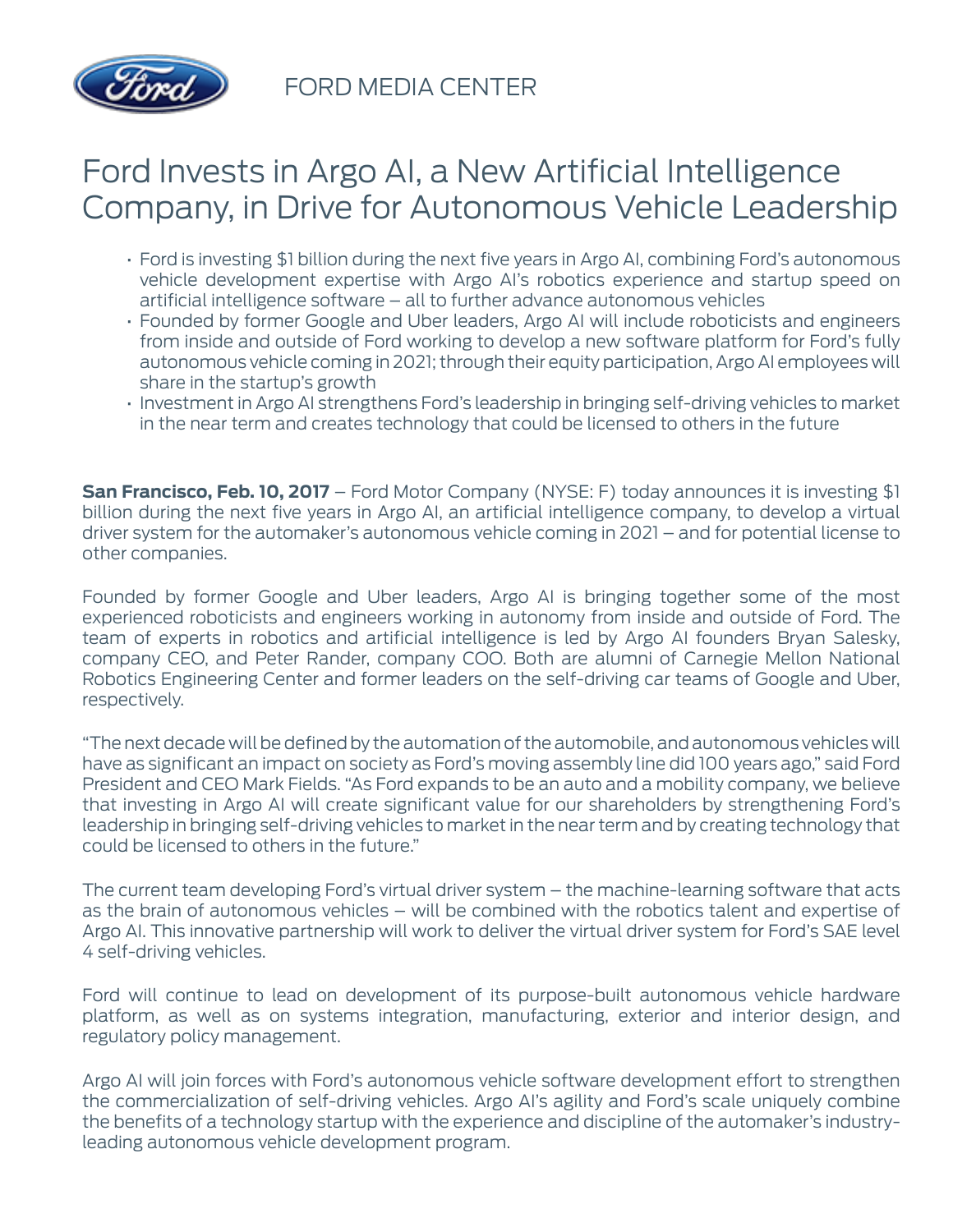"We are at an inflection point in using artificial intelligence in a wide range of applications, and the successful deployment of self-driving cars will fundamentally change how people and goods move," said Salesky. "We are energized by Ford's commitment and vision for the future of mobility, and we believe this partnership will enable self-driving cars to be commercialized and deployed at scale to extend affordable mobility to all."

The collaboration supports Ford's intent to have a fully autonomous, SAE level 4-capable vehicle for commercial application in mobility services in 2021.

"Working together with Argo AI gives Ford a distinct competitive advantage at the intersection of the automotive and technology industries," said Raj Nair, Ford executive vice president, Global Product Development, and chief technical officer. "This open collaboration is unlike any other partnership – allowing us to benefit from combining the speed of a startup with Ford's strengths in scaling technology, systems integration and vehicle design."

Also complementing the relationship will be Ford Smart Mobility LLC, which will lead on the commercialization strategy for Ford's self-driving vehicles. This includes choices for using autonomous vehicles to move goods and people, such as ride sharing, ride hailing or package delivery fleets.

Ford will be the majority stakeholder in Argo AI. Importantly, Argo AI has been structured to operate with substantial independence. Its employees will have significant equity participation in the company, enabling them to share in its success. Argo AI's board will have five members: Nair; John Casesa, Ford group vice president, Global Strategy; Salesky; Rander; and an independent director.

The \$1 billion investment in Argo AI will be made over five years and is consistent with the autonomous vehicle capital allocation plan shared last September as part of Ford Investor Day.

By the end of this year, Argo AI expects to have more than 200 team members, based in the company's Pittsburgh headquarters and at major sites in Southeastern Michigan and the Bay Area of California.

Argo AI's initial focus will be to support Ford's autonomous vehicle development and production. In the future, Argo AI could license its technology to other companies and sectors looking for autonomous capability.

## About Ford Motor Company

*Ford Motor Company (NYSE: F) is a global company based in Dearborn, Michigan, that is committed to helping build a better world, where every person is free to move and pursue their dreams. The company's Ford+ plan for growth and value creation combines existing strengths, new capabilities and always-on relationships with customers to enrich experiences for and deepen the loyalty of those customers. Ford develops and delivers innovative, must-have Ford trucks, sport utility vehicles, commercial vans and cars and Lincoln luxury vehicles, as well as connected services. Additionally, Ford is establishing leadership positions in mobility solutions, including self-driving technology, and provides financial services through Ford Motor Credit Company. Ford employs about 182,000 people worldwide. More information about the company, its products and Ford Credit is available at corporate.ford.com.*